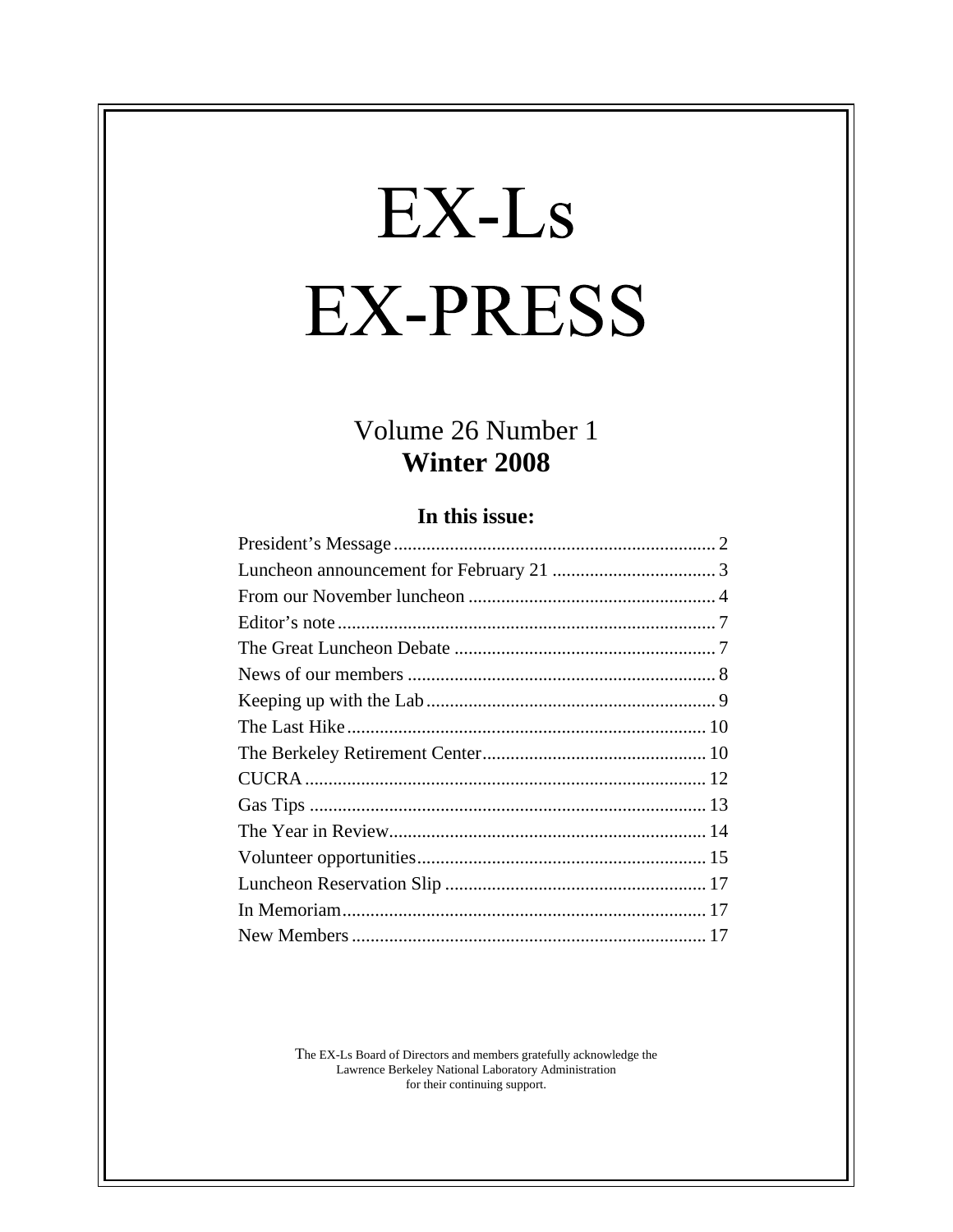Volume 26 #1: Winter 2008 (Published January 2008)

#### **President's Message Jose Alonso**

Greetings to all fellow retirees! Here we are in 2008! Seems like the years are just flying by. As I'm writing this from Lead, South Dakota, we're in the middle of a heat wave! 28 degrees! Well, it was 10 below a couple of days ago, and we've had more than 20 inches of snow in the past week, but now the days are warm and sunny and the rolling terrain of the Black Hills is all beautifully decked in snow-laden conifers. After talking to Carol back in Orinda, I think our weather this past week is better than what folks in the Bay Area have experienced, so… here's an invitation to y'all to come visit the lovely Black Hills, with their colorful towns of Deadwood (2 miles down the road), Spearfish (at the end of the most gorgeous canyon you're likely to see just about anywhere) and Sturgis (that sleepy town whose population swells for two weeks in August from about 5,000 to almost 500,000! Including about 300,000 Harleys).

But I digress….Ah the Board! A wonderful group of dedicated souls who do so much work and have so much love for our organization. In the three years I've been on the Board I've come to truly appreciate this dedication and enthusiasm. I certainly toyed with the thought that, with my new job (!!) at the Homestake mine (well, I AM retired from LBL, but that doesn't really mean I'm truly retired… I guess…), I should pass the reins on to the next in line and abdicate the Presidency. But I just couldn't! I've thoroughly enjoyed working with Janis Dairiki, the outgoing President, and with John Kadyk, president year before, and with Don Grether, current 1<sup>st</sup> Vice President, as well as Vicky Jared who faithfully and effectively negotiates our wonderful luncheons; Eleanor and Per Dahl holding down the secretary's position (Per also a past president!), Suzanne Stroh as the Treasurer-Membership taking over just over a year ago from Bud Larsh who served in this role for many many years, Dave Stevens, erudite editor of our Newsletter, Dick Baker our webmaster, plus the ever faithful past presidents who come faithfully to meetings, many of whom serve in extremely valuable liaison roles (Bob Fulton and Tom Beales – CUCRA), Gene Binnall (UC Retirement Center – along with Suzanne). I should mention as well that Janis serves as our representative to AROHE (Association of Retirement Organizations in Higher Education) with its interesting global perspectives on issues of relevance to us.

A particularly important member of our Board has been Terry Powell, the LBNL Representative to our organization. Terry, at our last Board meeting, informed us that she herself will be retiring March  $4<sup>th</sup>$ , and will be very much looking forward to continuing her relationship with us, but as a member! We will certainly miss her in her wonderfully effective role as our formal contact with our "mother institution" but are also glad that we will be able to lie in wait for the opportune time to drag her back onto the Board! (Continued on page 7.)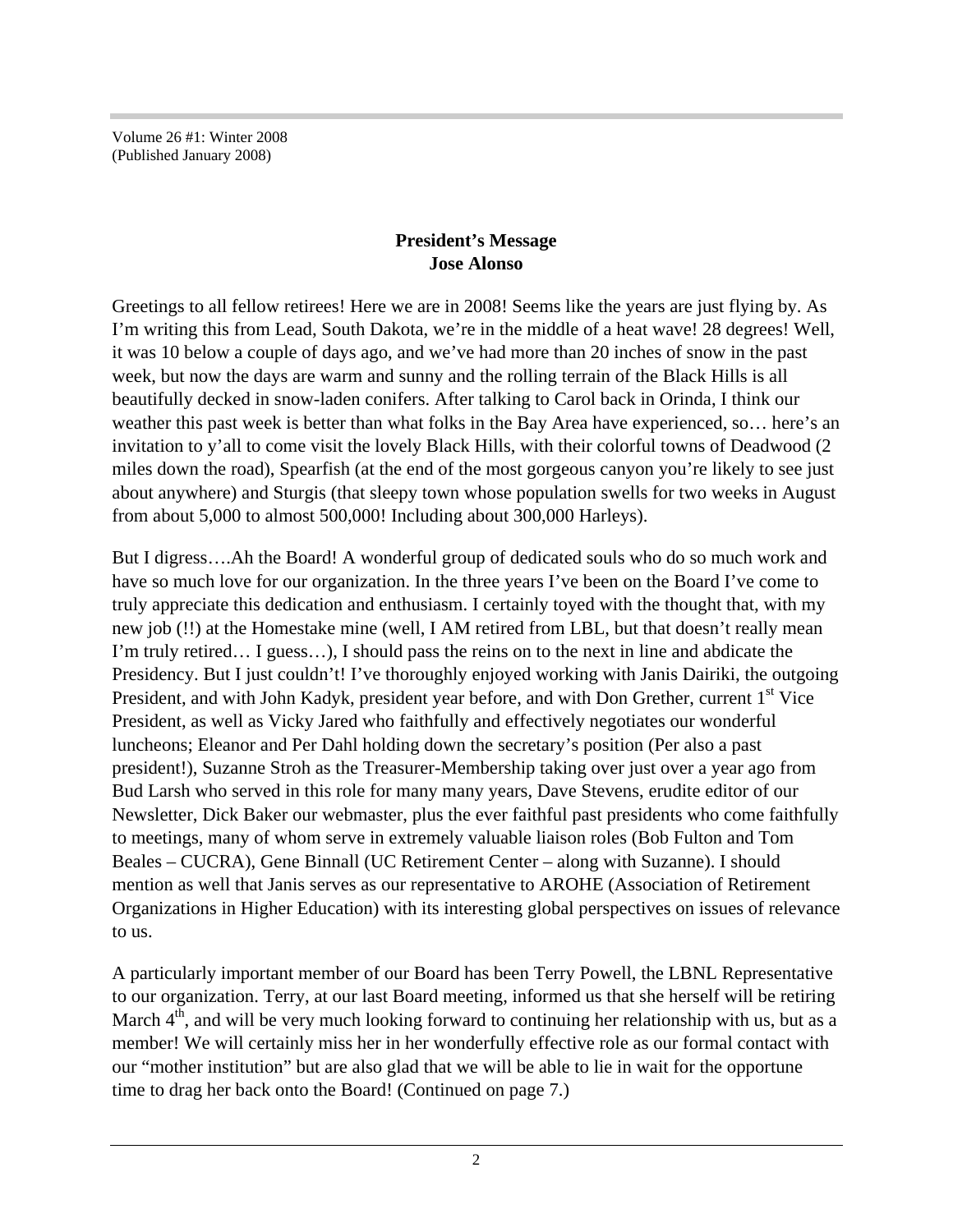

#### **2008 Winter Lunch**

**Date: Thursday, February 21, 2008**

- Where: **Spenger's**  $\leftarrow \leftarrow \leftarrow \text{NOTE: WE'RE AT SPENGER'S THIS MOMTH}$ **1919 Fourth Street Berkeley 94710**
- **Time: No-host Bar: 11:30 AM Lunch Served: 12:15 Noon**

**Speaker: Rick Diamond, LBNL Environmental Energy Technologies Division**

- **Subject: A Low-Energy House in Berkeley, Kabul, and Washington, D.C.**
- **Menu: Grilled Salmon Filet w/ Northwest berry sauce (lunch salad) Shrimp Louis w/ 1000 Island dressing (clam chowder) Beef Stroganoff (lunch salad)**
- **Cost: \$25 per person (PREPAID)**
- **Reservations: Please make checks payable to EX-Ls. Send to Vicky Jared 4849 John Muir Road Martinez, CA 94553**

**For regular mail, the reservation slip is on page 17. You may also reserve via e-mail to jaredrv01@aol.com, or telephone at 925-228-2145.**

**It is absolutely imperative that Vicky receive your reservations by February 18, 2008.**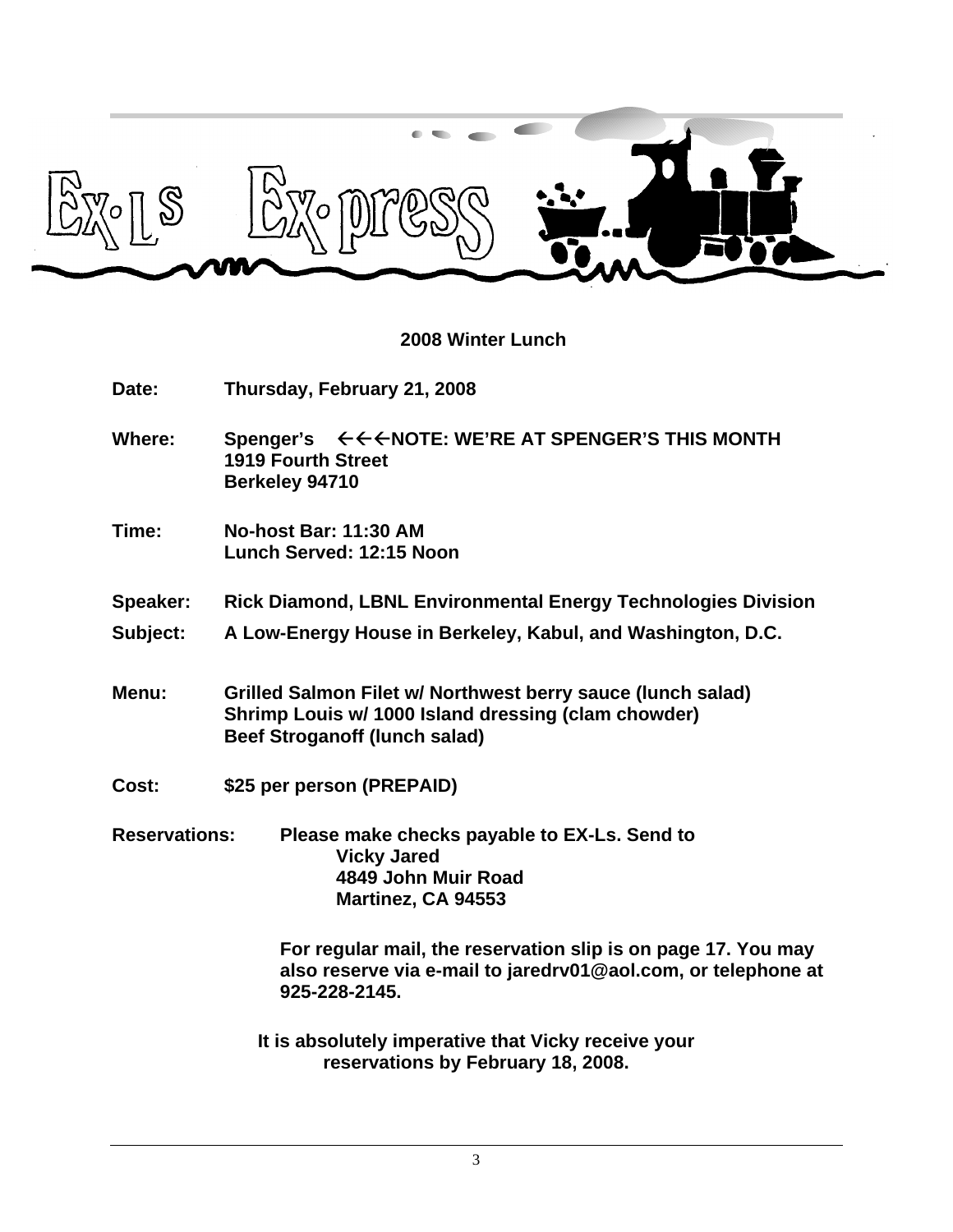#### **From our November Lunch**

*Reported by Jose Alonso.* The November 15th EX-Ls luncheon, held at the Berkeley Yacht Club, was a roaring success. A record 128 attendees heard Steve Chu, LBNL Lab Director, talk about the state of the Laboratory and his vision for its future.

Dr. Chu proudly itemized the status of the Lab today: 3800 employees, a \$520M budget, more than 43 Nobel Laureates who had been employees or students at the Lab (11 of whom performed the work for which they were recognized while at LBNL), and 79 current employees who are members of National Academies.

Steve highlighted successful new funding initiatives that will empower the Lab to develop new programs of critical importance to our national and world future. Most notable is the \$500M Energy Biosciences Institute (EBI) funded by British Petroleum, by far the largest non government funding for a Lab program. Other initiatives include the JBEI – Joint Biosciences Energy Institute – (\$125M), and the Solar Energy Research Center (\$50M).

Steve listed numerous new faces in Upper Management, Division Directors with extremely high academic credentials, who have been charged to direct and invigorate their scientific programs. Steve particularly emphasizes the recognition of potential in young researchers, together with providing the time and resources to pursue their ideas. This requires scientific leadership capable of recognizing opportunities and willing to accept the risk of investing in untried but promising young scientists. He is certain that the leadership he has emplaced is well-suited to this task.

He also identified an aggressive program of growth and renovation of old physical plant, including the desire to eliminate trailer parks, complete upgrades of seismically unsafe buildings, and urban renewal for Old Town. New buildings actually funded are: the User Hostel (between ALS and the cafeteria), the Helios center (directly downstream from the new Nanosciences building), and the new Computational Research and Theory Center (on the hillside below Building 50).

The overarching themes for his hopes for the Lab are contained in the National Academies report titled *Rising above the Gathering Storm: Energizing and Employing America for a Brighter Economic Future* (see http://www.nap.edu/catalog.php?record id=11463), of which he is a coauthor. This report identifies the danger of allowing our scientific and technical infrastructure to continue its downward spiral, and calls for, among other things: a large yearly increase (10%) in funding for basic R&D; investment of \$500M/yr in renovating scientific infrastructure; and an increase in discretionary funds for lab directors for new programs.

Steve's vision for the Lab focuses on new cross-divisional initiatives to address the most pressing national and world problems of the day, building on our strengths and employing one of E.O. Lawrence's primary legacies: building Team Science.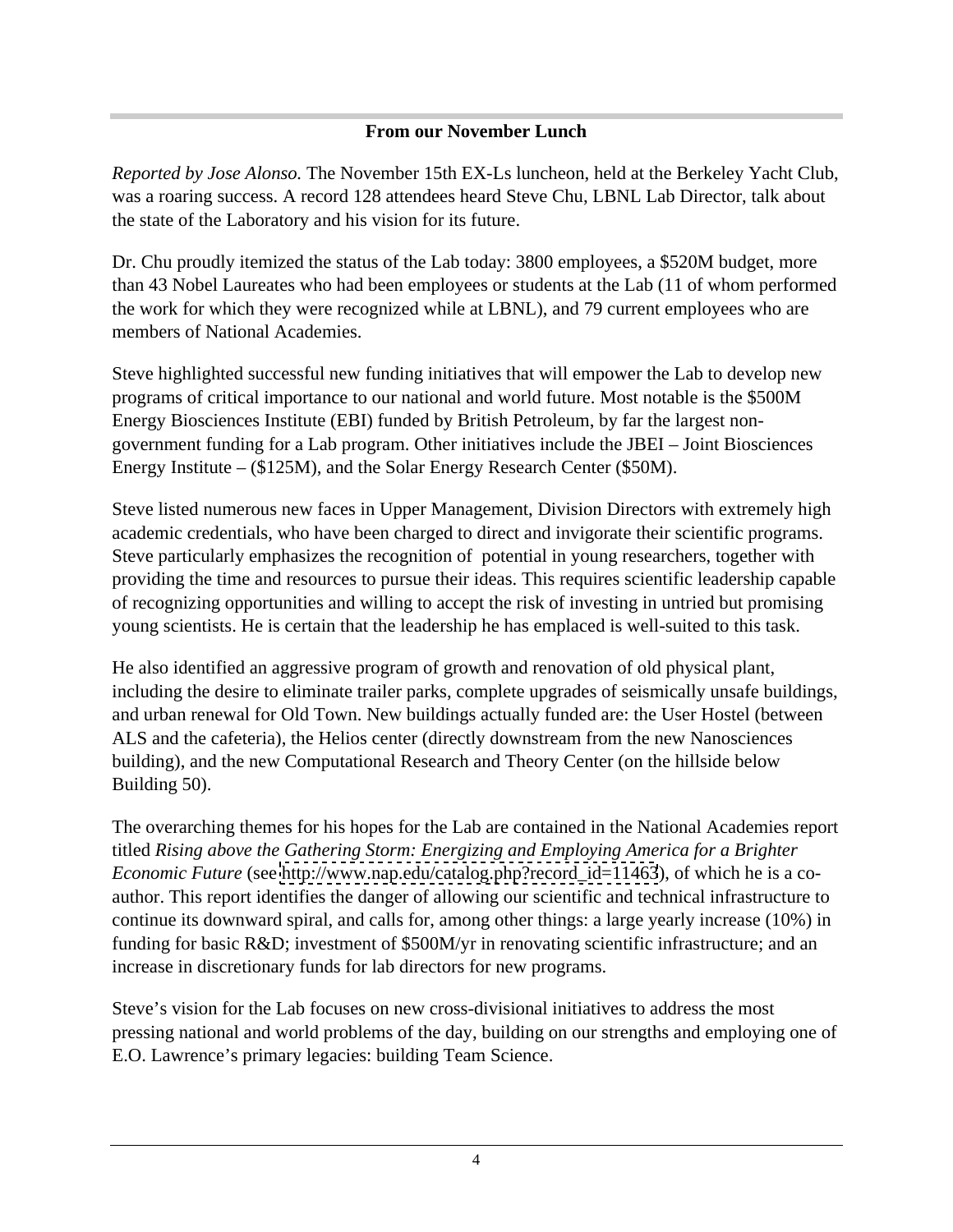#### **Energy supplies** Energy supplies

For transportation fuels, it is unlikely that a better source than liquid hydrocarbons can be found in the foreseeable future. The current push for ethanol, while having a small positive impact on our petroleum consumption, is having severe consequences on agricultural markets. So much corn is being diverted to ethanol fabrication that prices of food and animal feed are increasing with potentially damaging market consequences. In addition, the economics of ethanol production are not efficient: the ratio of energy produced in ethanol to energy needed for its production is highly unfavorable. Much of the newly funded initiatives will be directed to basic research on cellulosic degradation (breakdown of cellulose into feedstock suitable for fermentation), identification of appropriate feedstocks for this process (such as switchgrass), and searches for economically-viable alternatives to ethanol. Bacteria in termite guts are viewed as a potentially valuable guidepost in this research effort.

Electricity generation research will focus on inexpensive solar cells with higher efficiency, so that roof-top installations catch on as a viable and effective means of distributed solar power generation. In addition, solar farms, and the harnessing of geothermal and wind energy play into the mix. For energy storage, lab researchers have developed a new lithium cell with demonstrated capability of at least an order of magnitude more charge-discharge cycles than are available with current technology.

#### Advanced accelerator sciences

Designs are progressing for a new  $4<sup>th</sup>$  Generation Light Source, based on the FEL – Free Electron Laser – concept. Plans are to build the electron linac in a tunnel under the hill below the ALS to the Bevatron complex, which will be reconfigured to house wigglers, beamlines, and experimental facilities. Though the work is still conceptual in nature, there is optimism that someday this plan may come to fruition.

In the meantime, Wim Leemans is achieving world-class success with his *laser-wakefield accelerator* concept, using high-power laser pulses to create extremely intense plasma channels in which electron beams up to 1 GeV have been produced in only a few cm of channel length. This concept may be employed in the next generation of high-energy accelerators.

# Key physics initiatives

Steve identified several areas of LBNL leadership in physics: we are a major partner in the ATLAS experiment being mounted at CERN's LHC aimed at searching for the Higgs boson and, of course, poised to make any new discovery that might come when this new facility – with its 7 TeV-per-beam collisions – comes on line later this year. SNAP, the Lab's telescopic supernova probe, a satellite comparable in size to Hubble (but substantially more sophisticated and less expensive!) is aimed at studying Dark Energy by a detailed investigation of far-away supernovae. This project is making its way through the review, downselect, and funding process, but is going well. The Lab is also playing a key role in DUSEL – the Deep Underground Science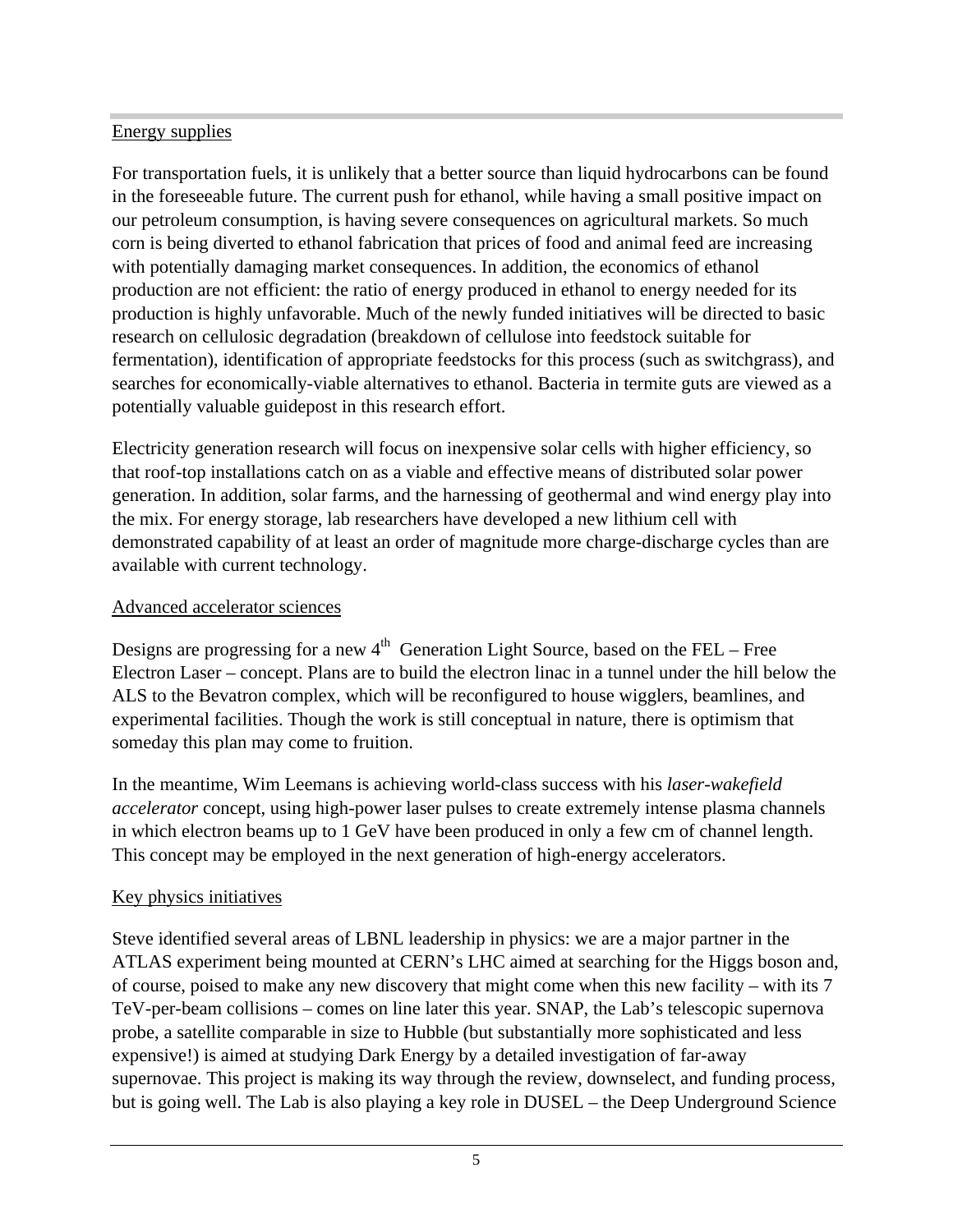and Engineering Laboratory – to be sited in the historic Homestake gold mine in South Dakota. NSF is funding design studies for substantial enhancements in the underground infrastructure at this mine, to house many critical experiments requiring extremely low-background, quiet environments. These studies are being coordinated by LBNL, and are expected to lead to an investment of about \$500M starting in FY2012. In the meantime, the mine is being reopened and de-watered, and readied for a first set of experiments, utilizing existing caverns.

#### Environmental initiatives

The growing research field of climate modeling and change is well-represented at LBNL. Bill Collins was among the more-than-18 participants in the IPCC (Intergovernment Panel on Climate Change) that recently shared the Nobel Peace Prize. (You will recall that Bill spoke at an EX-Ls luncheon earlier this year.) The importance of this work was emphasized by another study Steve related, which identified the amount of land necessary for sustainability of the earth's population, for production of food, energy, and industrial feedstocks (e.g. forests). The area of land is highly dependent on climate and suitability of land for each function. This study indicated that the amount of land needed to sustain our growing population *is already less* than what is available. The message here is that we must seriously look at our resource use, and develop the new technologies that will be needed for our continued survival on this planet.

#### *Luncheon Attendees:*

Edward Bennett **Edward Bennett** Jack & Darlene Franck Rich & Janet LaPierre Gene & Myrna Binnall Geores Buttner **Communist Elizabeth Communist Communist Communist Communist Communist Communist Communist Communist Communist Communist Communist Communist Communist Communist Communist Communist Communist Communist Commun** Sybil Donn Sybil Donn Joe Jaklevic Fred Perry Andy DuBois **State State State State State State State State State State State State State State State State State State State State State State State State State State State State State State State State State State State** Norm Edelstein **Example 2018** Superster Phyllis Burritt

Warren & Abby Faust Nylan Jeung William Gilbert **State Leaf** John & Barbara Lax James & Susan Greer Connie & Edward Harry Heckman & guest Joe Jaklevic guest Phyllis Burritt

Jose Alonso **I** Tom Elioff **Blair & Kathy Jarrett** John Ainsworth Dick Baker Ed & Pauline Fleischer Sharon Barrett Rose Marie Forment Tom & Marcia Beales Trudy Forte **Fixally** Hans Krapf Vlado Bevc Bob Birge **Source Accord Bob Birge School** William Gilbert **Source School School School** School School School School School School School School School School School School School School School School School School School Igor Blake **International Studiers** Norm Goldstein **Branko Leskovar** George Boyle **Source Example 3 System Strute Strute 3 System Strute 3 System Strute 3 System** Marcelo & Martha Kay Bristol Don & Becky Grether William & Barb Brown Connie & Edward Ken Lou Jerome Bucher John & Ginnie Chin Winifred Corniea **Ric Ambrose Ken Mirk** Donald & Pat Cowles Ingeborg Henle Victor & Nancy Montoya Per & Eleanor Dahl Victor Henri Janis & Ned Dairiki & Egon & Annette Hoyer guest Marilee Bailey **Start Exercise Exercise Serverse Start Exercise Serverse Start Exercise Start Exercise S** Tom Elioff Blair & Kathy Jarrett Trudy Forte **Figure 1.1 Franch Hans Krapf** Jack & Darlene Franck Robert Fulton Bud Larsh Paul Gee Willard Lawrence Norm Goldstein **Branko** Leskovar Grondona Richard McDonald Lilian Hawkins Ric Ambrose **Ken Mirk** Winnie Heppler Catherine Parrott-Hawkins Nylan Jeung John & Ann Kadyk Fred Kirsten Hans Krapf Rich & Janet LaPierre Bud Larsh Willard Lawrence John & Barbara Lax Branko Leskovar Marcelo & Martha Lippmann Ken Lou Richard McDonald Doug McWilliams Bob Miller Ken Mirk Marty Morimoto Mack & Ann Morgan Fred Perry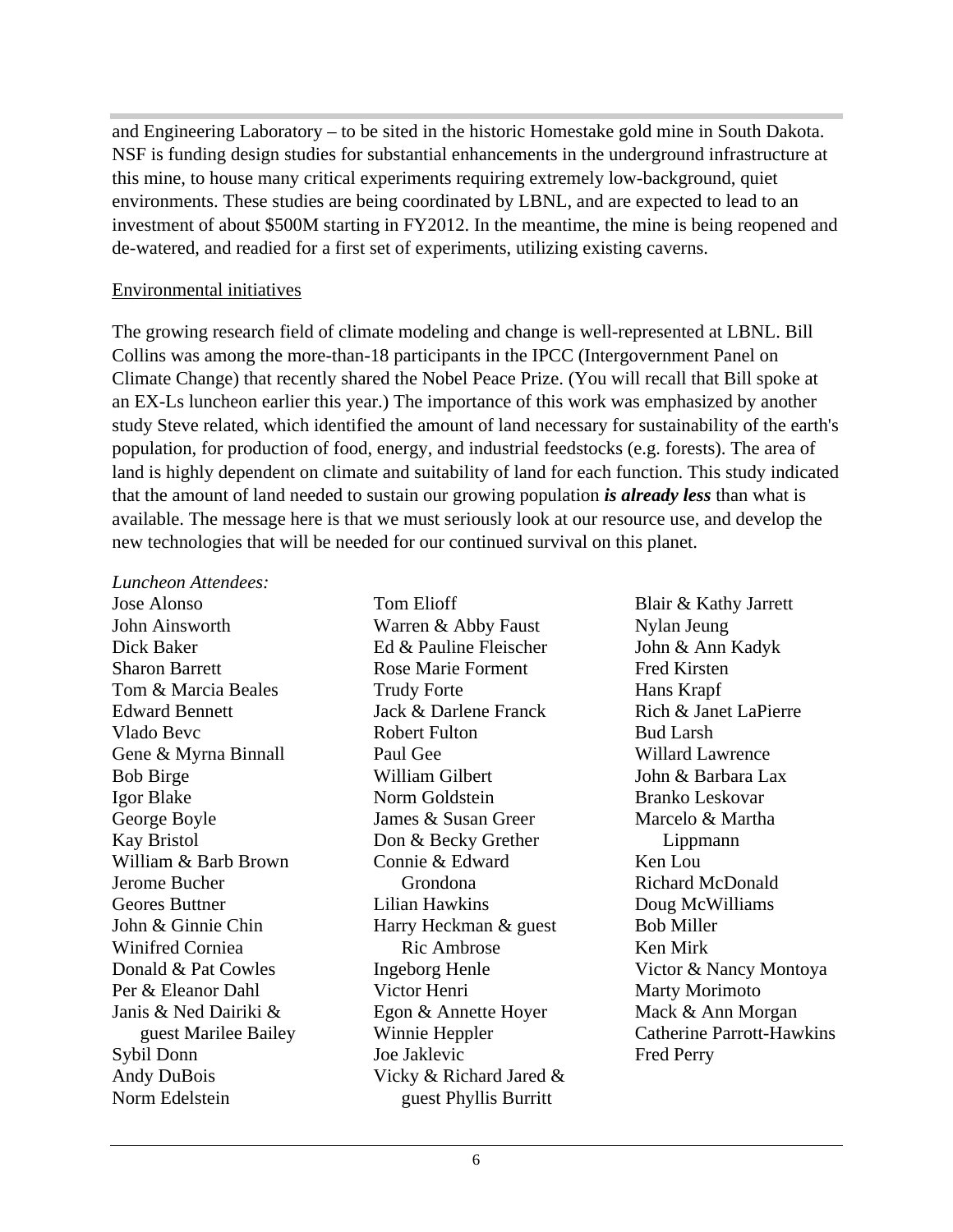Conway Peterson & guests Clay Sealy Terry Jackson & Rolf Andy Sessler Kevin Yates Muller Rich Sextro Clyde Taylor Andre Porter Janice & John Shafer Art & Lucille Poskanzer **Brenda Shank** Grace & Ron Walpole Terry Powell Robbie & Mary Ann Smits Patricia Powers-Risius **Robert & Karen** Gertrude Young & guests Michael Press Springsteen Springsteen Howard & Robin Art & Mary Ann Robinson Dave & Sally Stevens Blake Stephanie Roth **Robert Stokstad** Allan Zalkin Lee & Beverly Schroeder and Speaker Steve Chu Clay Sealy Suzanne Stroh & guest Andy Sessler Rich Sextro Clyde Taylor Brenda Shank **Brenda Shank** Grace & Ron Walpole Dave & Sally Stevens Blake Robert Stokstad

Springsteen **Superingsteen** Howard & Robin Suzanne Stroh & guest Kevin Yates Clyde Taylor Bill Turner Grace & Ron Walpole Harold Wilson Howard & Robin Blake **Blake** Allan Zalkin Speaker Steve Chu

#### **Editor's Note**

They say that change is good for keeping the mind alert…so as a service to our membership, Your Board has decided that luncheons in 2008 will be split between Spenger's (February and August) and the Berkeley Yacht Club (May and November). And we shall continue to put pad and pen on the tables, and we encourage you all to scribble us a note as to what you are doing; we would like to maintain – and expand – the "news of our members" – but we can't do that unless you tell us what you're doing. As always, articles or ideas for articles are welcome; the deadline for each issue is ten days after the preceding Board meeting (a full year's schedule is listed on the back cover; notice that the meetings now start at 3:00 on the dates listed). You can contact me at david\_stevens@comcast.net, at 1107 Amador Ave, Berkeley 94707, or 510-524- 2904. // dfs

#### **President's Message (continued)**

Let us not forget Andre Porter, the representative from the UC Retirement Center, who also faithfully attends our Board meetings with news of exciting activities from the Center.

FINALLY: A MOST warm welcome to our newest Board member, Richard Sextro, whom Don Grether successfully lured into the the  $2<sup>nd</sup>$  Vice Presidency position. I know he will enjoy his association with our wonderful Board as much as I have.

#### **The Great Luncheon Debate**

The vote taken after the November lunch (with 86 votes cast: quite a good response) was 11.6% for Spenger's all the time, 41.9% for BYC all the time, and 46.5% for Alternation between the two, so we are going back to Spenger's in February. But please let us know if simple altenation is what is wanted, or if some other arrangement (such as November/February at Spengers, May/August at BYC) is to be preferred. Specific comments received with the vote both commended and excoriated the food in November [there's no satisfying everyone], noted the problems with space and parking and handicap access at BYC, and lauded the BYC ambience and bar and free parking. Buffet-style is a problem for some. And we need to determine whether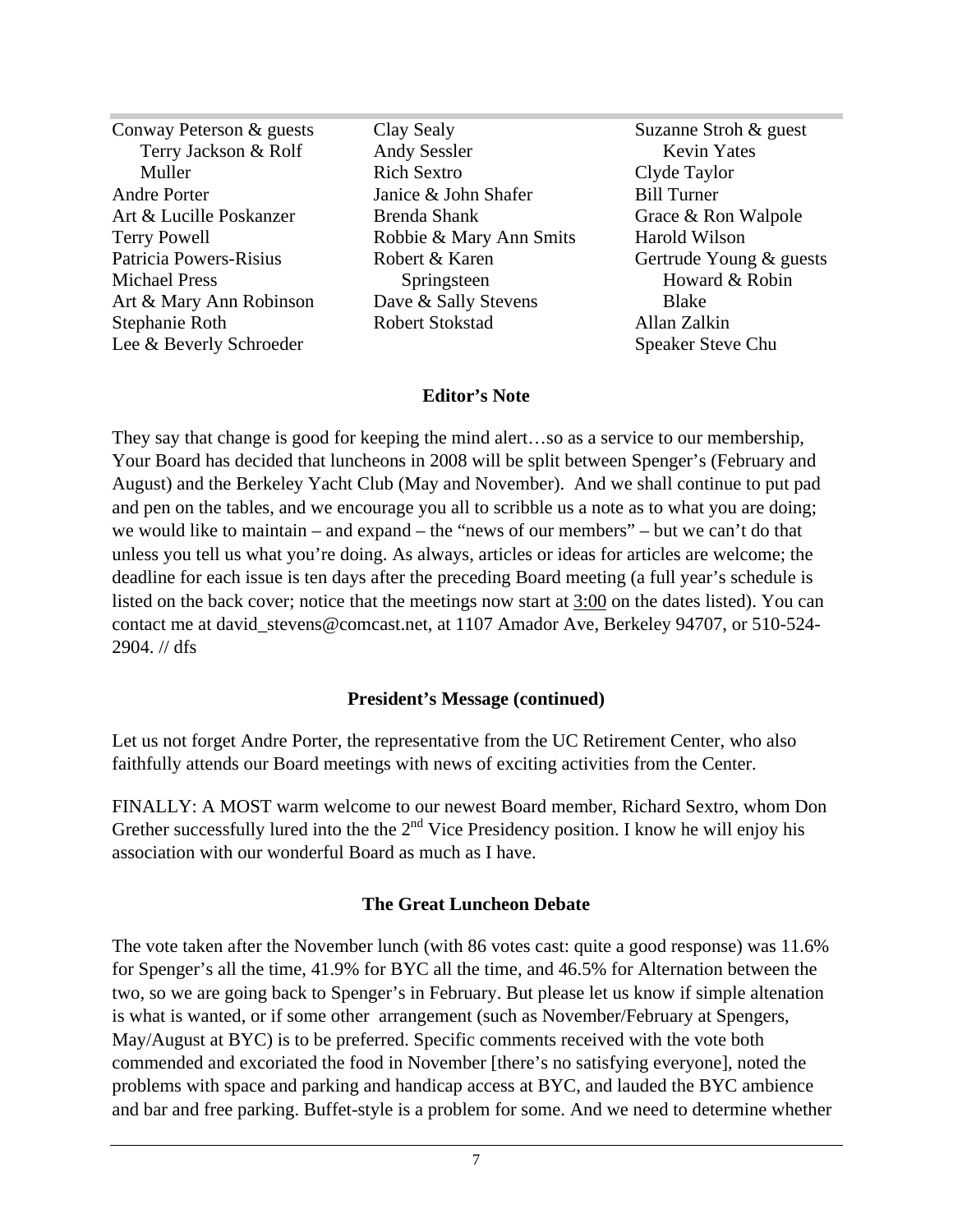the big crowd in November (we actually had to turn some people away because of space limitations) was indicative of growth or the effect of the double incentive of Dr.Chu and our  $25<sup>th</sup>$ anniversary.

#### **News of our members**

**Art Poskanzer**, a Distinguished Senior Scientist Emeritus in Berkeley Lab's Nuclear Science Division (NSD) and 41-year Lab veteran, has won the American Physical Society's 2008 Tom W. Bonner Prize. The award honors "his pioneering role in the experimental studies of flow in relativistic heavy ion collisions." Awarded by APS' Division of Nuclear Physics to recognize and encourage outstanding experimental research in nuclear physics, the Bonner Prize includes a \$7,500 award and a certificate citing the recipient's contributions.

**Art Robinson**, a former communications specialist for the Advanced Light Source and 19-year Lab veteran, now serves as a National Park Service seabird docent on Alcatraz. Most visitors to the Rock are there to see the infamous prison, but Art says many do appreciate the birds as well. He volunteers his time on the island answering visitors' avian questions, inviting them to look through his scope, and, in the off-season, serving as a census taker for bird populations.

**Lois Valcalda writes:** I retired from LBL in 1976, but maybe some of the Ex-Ls remember me. As they may recall, last January I was very severely burned when I was trapped in my Rossmoor home as it burned down. I spent a total of five months in hospitals, the first three in the Burn Center in Sacramento. Since I left the hospital, I have been in a care home in Walnut Creek. I'm finally able to walk again nearly on my own, so I feel I'm making good progress. It has been a very bad year for me, but with excellent care, friends and family by my side, and prayers said by many for me, I truly believe I will overcome my problems. There is always hope and I am sure an angel sits on my shoulder to help me. Many thanks to all who sent me get-well cards and notes; I will be forever grateful.

**Geores Buttner's** drawings of Yosemite wildflowers are periodically displayed at the Brewed Awakening Coffee Shop on Euclid Avenue, most recently during November, 2007.

As reported at the November luncheon: **Robbie Smits** is working to establish an observatory on Mt. Diablo. Travellers included **John Kadyk** (Canada's Maritime Provinces), **Janis Dairiki** (Ecuador), and **Don Grether** (Nicaragua).

Notes with renewals: From **John Keller**: Probably the only one alive that worked with Dr. Lawrence. John E. Keller, 100 years old, April 2, 2008. From **Warren Harnden**: A January haiku: One more year has flown / From our warming aging Earth / Why am **I** so cold?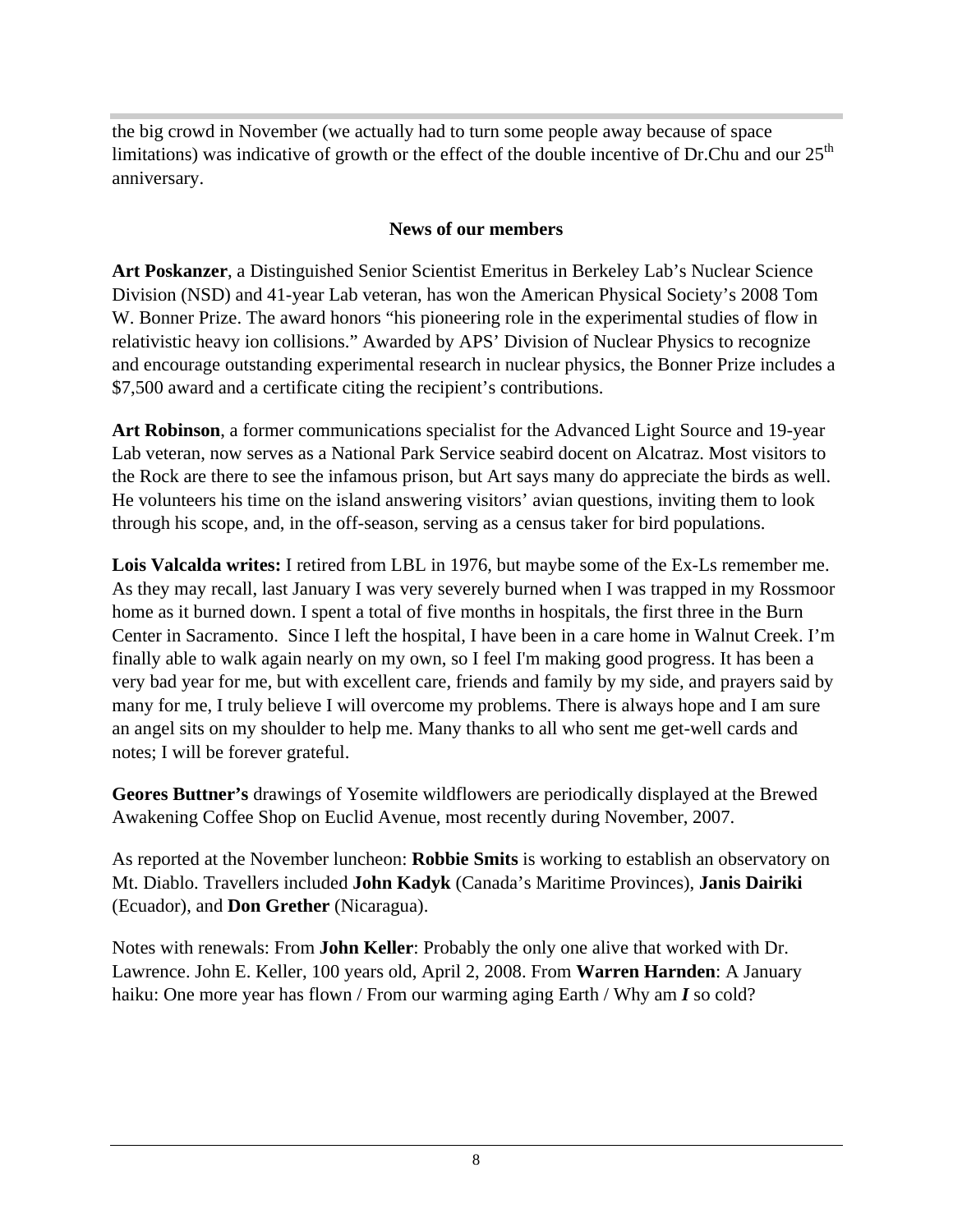# **Keeping Up with the Lab**

**More flops and a new boss for NERSC:** Shortly after our last edition went to press, the Lab announced (a) the appointment of Kathy Yelick as NERSC Director, and (b) the acceptance of NERSC's latest computing behemoth, a Cray XT4™, capable of more than 100 teraflops (i.e.,  $10^{14}$  floating-point (arithmetical) operations per second). <http://www.lbl.gov/Science-Articles/Archive/NERSC-Yelick-Dir.html>

**Seaborg to retire:** One consequence of the installation of the XT4 will be the retirement of NERSC's *Seaborg* computer, which has been in service since January, 2001. The new machine has been named Franklin.

**New scope for NCEM:** Installation of the TEAM 0.5 transmission electron microscope, with a resolution of half an angstrom (or 5  $\times$  10<sup>-11</sup> meters), was completed in December. <http://ncem.lbl.gov/TEAM-project/files/what.html>

**Try this at home:** "I ran an energy audit with the Home Energy Saver.…It's a pretty neat tool. I plugged in my ZIP code and within seconds found out that the average house in my New York City suburb spends \$2,267 annually on energy…while an energy-efficient home there spends \$1,451." (Consumer Reports blog) [The Home Energy Saver website is<http://hes.lbl.gov> … NOTE: NO [www.\]](http://www.])

<http://blogs.consumerreports>.org/home/2008/01/home-energy-use.html

**And you thought the deer were a problem:** They're breaking windows, defecating on public property and intimidating workers. Now scientists at Berkeley Lab are calling them a public safety problem. Who would have thought a bunch of wild turkeys could cause so much trouble? At least 60 of them that are reproducing like rabbits have officials in the Berkeley hills lab worried someone is going to get hurt.

[http://www.insidebayarea.com/oaklandtribune/localnews/ci\\_7981032](http://www.insidebayarea.com/oaklandtribune/localnews/ci_7981032)

**Do you harbor vampires?** There are insomniacs in our homes that run up the electricity bill. Microwave ovens, computers, and TVs suck down power even when in sleep or standby mode. This "vampire energy loss" accounts for one percent of the world's carbon emissions, according to Alan Meier, with Berkeley Lab's Environmental Energy Technologies Division. [http://www.salon.com/mwt/good\\_life/2008/01/24/vampire\\_energy/](http://www.salon.com/mwt/good_life/2008/01/24/vampire_energy/)

In addition to the above, regular Lab publications may be scanned at the following URLs; links to all three are available through the Ex-Ls home page on the web [\(www.lbl.gov/ex-l-express](http://www.lbl.gov/ex-l-express)).

The Berkeley Lab VIEW Newsletter <http://www.lbl.gov/Publications/Currents>

LBL Today (Daily news from LBL) <http://www.lbl.gov/today>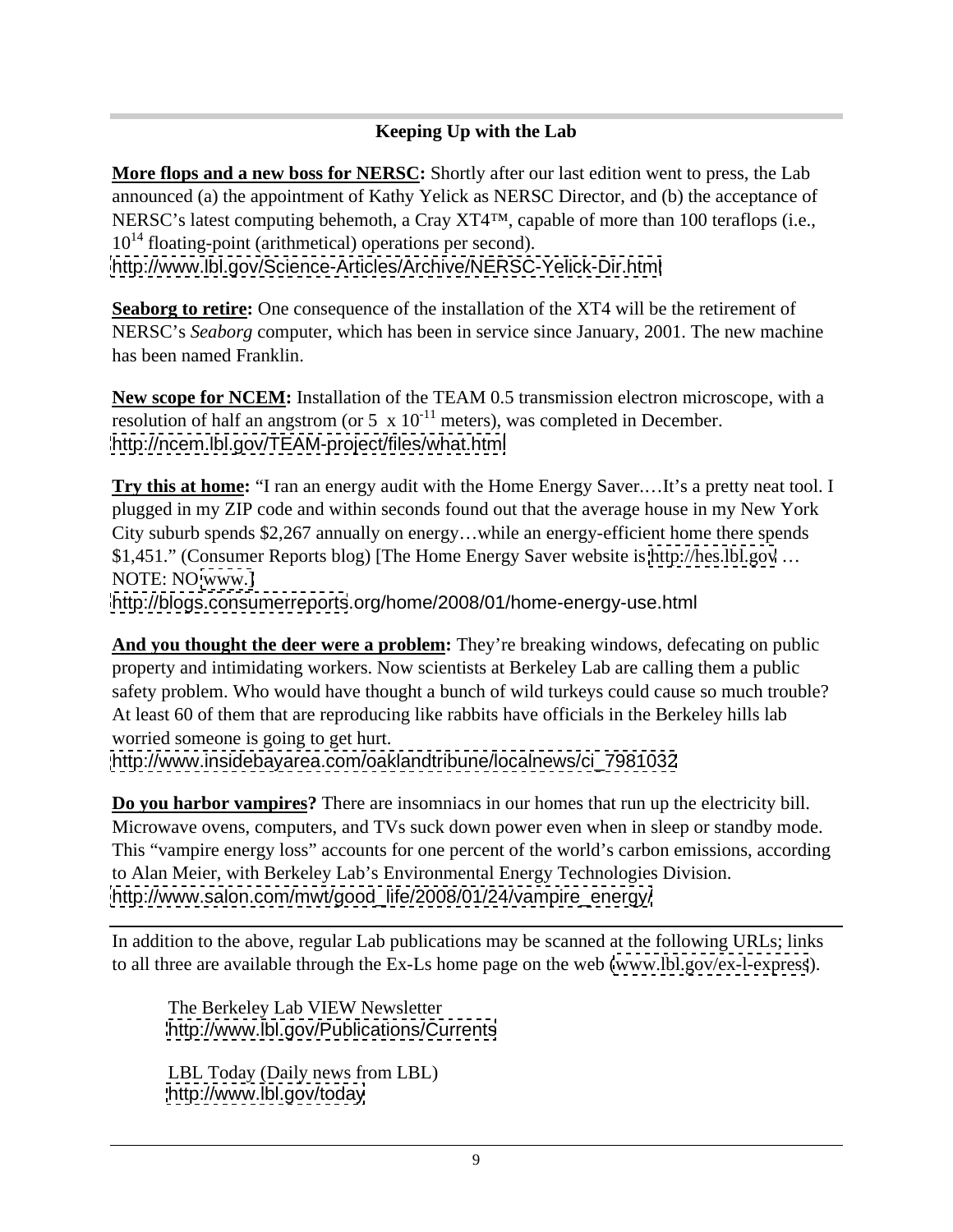Science @ Berkeley Lab <http://enews.lbl.gov>

# **The Last Hike Geores Buttner**

Starting out on the trail I didn't know, or even think about its being a last hike. Within the first few minutes though, I was overwhelmed by a feeling that I would never be back again. So profound, so real, it stopped me – chilled – and it had to be taken seriously. At my age, the feeling was bitter/sweet, so-to-speak, as, why was it the last hike on Condor Gulch Trail? Was it heart attack time, tumble off a cliff time? Besides, I was alone, and in fact felt even more so; it was also early in the morning, and in mountain lion habitat - *what-a-way-to-go*. Sweet, however, overcame bitter big-time!

Had been there, on that gracious path, at least a dozen times in the last 15 years. To face up to not ever returning had an impact. It took 1.7 hours to hike up the next 1.7 miles. That's at least double the spring season pace, which includes a heck of a lot more wildflower photography and notation. There are practically zero to no wildflowers in full bloom on Condor Gulch Trail in October. In fact, at Pinnacles National Monument the rocks take over even for color at that time of year, along with their usual magnificent dominance of the landscape. Guessed it was a good time to pay more attention to those rocks. In fact it looked as though it was then or never. But just then a two-inch tall tarantula blocked the trail, took a look at me and turned face-to-face, rose up to three inches on hairy hind legs, and put up its dukes for a fight, glaring. Afraid to even kick-box because of the number-of-legs disadvantage, I cowardly scooted around and progressed up the trail uninjured.

The trail stretched straight out ahead, framing a broadside view of the jagged high peaks of the Pinnacles Formation. Zeroed in on them through the cross hairs of the 35mm SLR; with one torpedo I could have sunk the ship. Those magnificent projections rose into a sky still blue and translucent in late October 2007. This sight is of the kind that gets permanently installed in your memory bank no matter how old you are; which is fortunate because the skies are becoming less blue and translucent throughout the years as we speak. The slow pace toward those peaks was slowed even further by a problem. After stopping every so often with transfixed attention on the shadowy, rock to rock caresses as the earth turned and the lichen grew, the treads of the hiking boots seemed to get adhered to the trail and not want to budge an inch without a good deal of coaxing.

Three chattering young climbers passed by; went off trail, and clomb a rock. *I know, clomb, is archaic, but so is the narrator*. I went on upward bound, slowly leaving their giddy location behind. But the boot treads soon got stuck on the trail again and said climbers again passed by; without offering any help. Again on the move, I heard them up ahead in the act of another risky assent, their supposed helpless three million year-old victim did not lose his grip on their fingers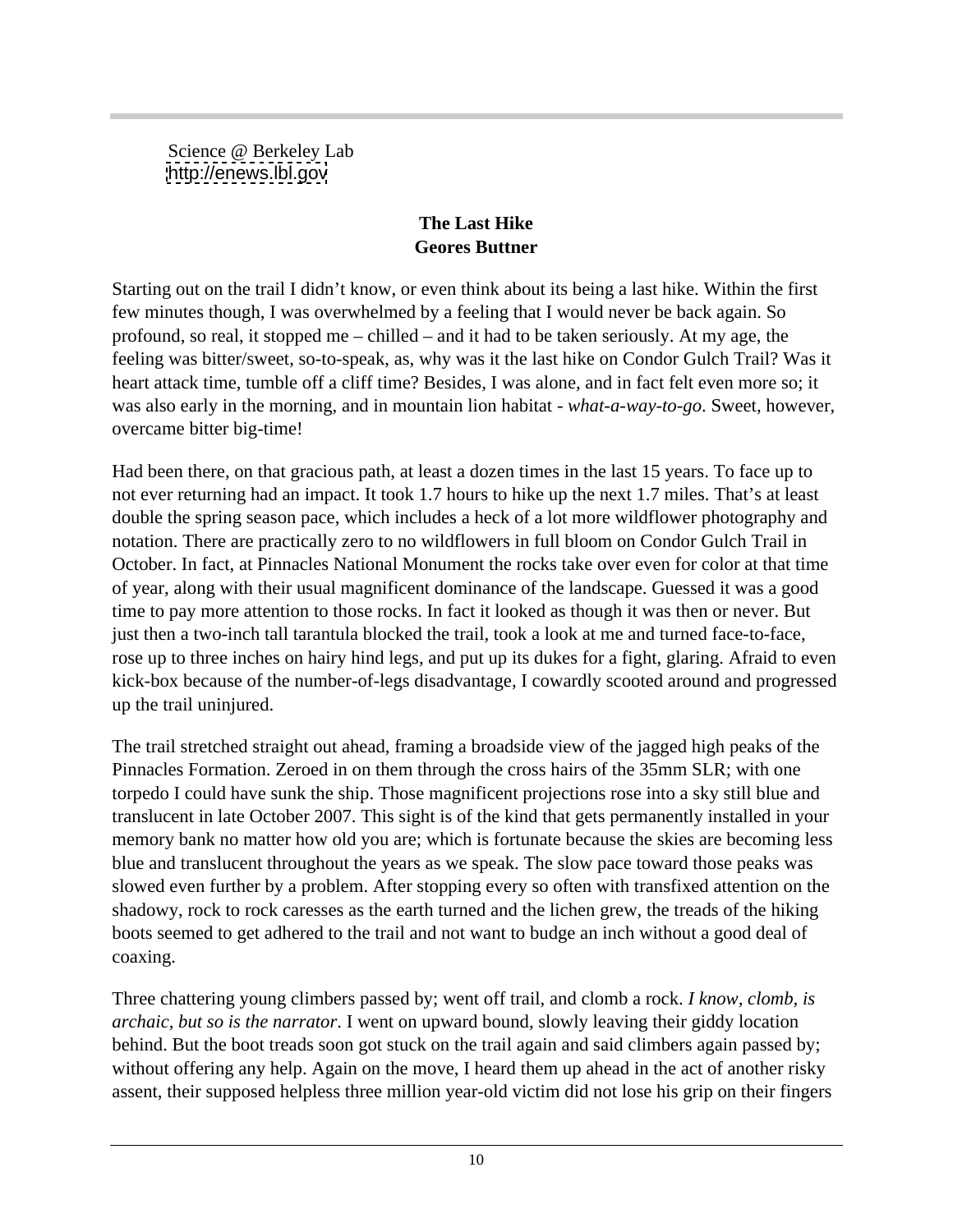and toes and they made it triumphantly to the happy rock's apex. Just barely before I got to the spot on the trail where they resumed their adventurous trek, they were gone again; but I really did almost catch up with them.

Shortly after leaving Condor Gulch Trail I took a lunch break. It was at a secluded spot off High Peaks Trail remembered as being special; spiritual even. It provides a panoramic view of a vast space that has been spared all this time from the fallout of the Garden of Eden. Munching on the first of four sardines, I kind of welcomed the realization of the feeling that - never ever being here ever again - was gone; in fact that feeling vanished back there at the junction when I left Condor Gulch Trail and turned onto High Peaks Trail. As well, that feeling never happened again that day. Begging for it did no good. Life experiences in the fourth dimension just happen to people sometimes, like love. At least I came out of the experience somewhat in control of a new attitude. Any excuse to stop, stare, and dream is a good excuse - knew that already, but now have a reinforcement.

So life goes on for awhile longer I guess (even though becoming part of a magnificent mountain lion would be kinda neat – *especially after a fight for your life*).… Condor Gulch Trail will be sorely missed.

#### THE END (?)

#### **From the Berkeley Retirement Center Andre Porter**

The Retirement Center has moved: Our new Address is 1925 Walnut St. #1550, Berkeley, CA 94720. You may have noticed our CenterPiece newsletter and program announcements are behind schedule. While we are still organizing some programs for the spring, the delay is mainly a result of our move, which took place in late January. Please be patient with us as we expect some challenges with our location change. We expect our Learning in Retirement courses to start in late February. Computer Classes will take place in late March and early April. Watch for an announcement in the spring CenterPiece or another email message we will send out in early to mid-February.

Also, please note there are six steps leading up to the front door of the new location. There is a ramp, but it is expected to be under repair for a few weeks. If you have access problems with stairs and plan to visit us, please call ahead so we can be sure to accommodate your request.

Programs from Campus Partners

Lawrence Berkeley National Laboratory - Friends of Science

You are invited to attend *Science at the Theatre* - free lectures held at the Berkeley Repertory Theatre. There are several dates throughout the semester.

Check <http://www.lbl.gov/friendsofscience/> for a downloadable poster/schedule. The first talk of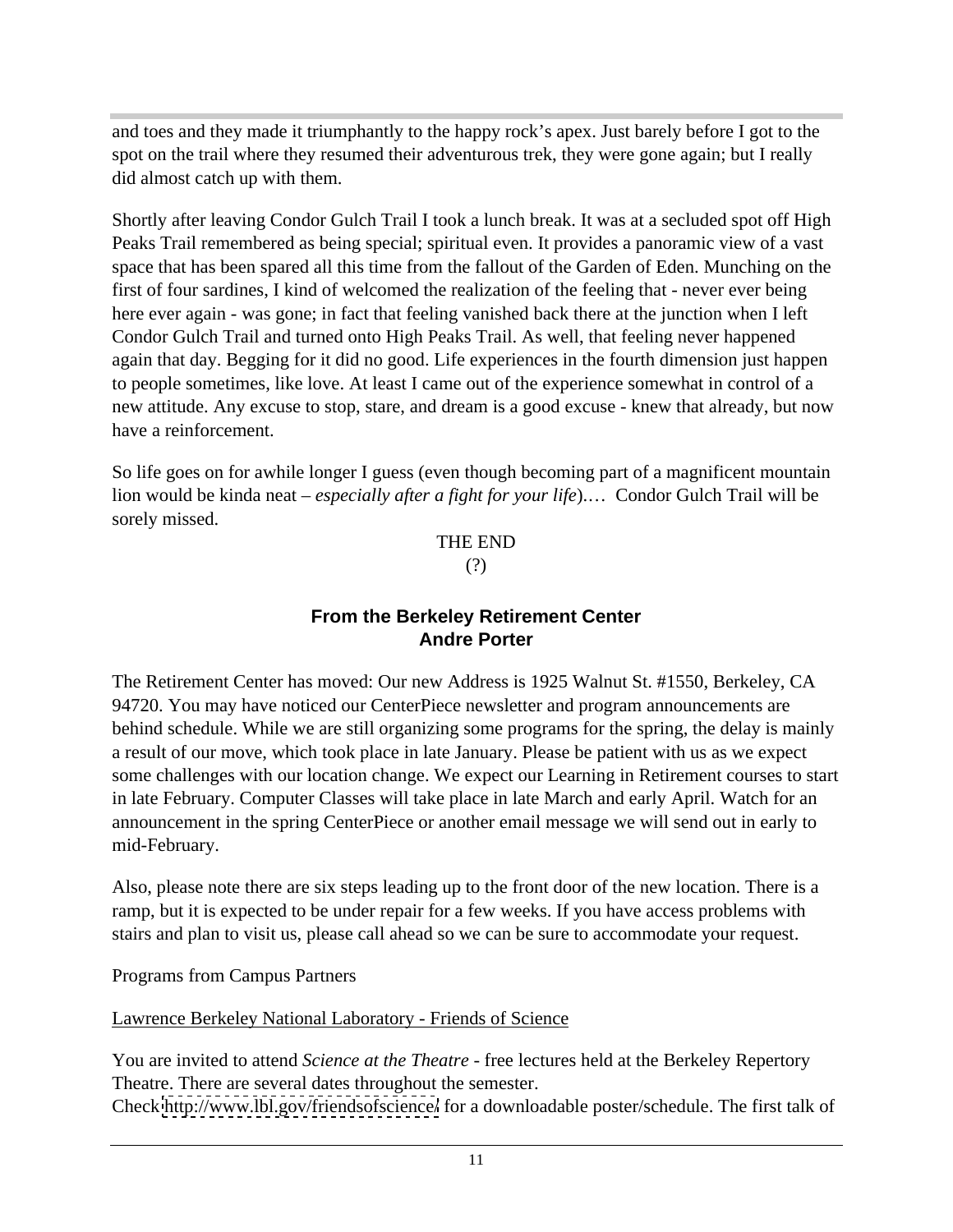the spring is on February 11, 2008 when Jerry Tuskan will present *Genomic Advances to Improve Biomass for Biofuels*.

A PDF calendar/poster is available for downloading at [http://www.lbl.gov/friendsofscience/docs/2008/SciTheater\\_08\\_letter\\_final.pdf](http://www.lbl.gov/friendsofscience/docs/2008/SciTheater_08_letter_final.pdf)

# OLLI@Berkeley

The Osher Lifelong Learning Institute at Berkeley is started their spring courses January 31 with *Parallel Universes in Science, Myth and Art* by UC Berkeley Professor Emeritus Didier de Fontaine of Department of Materials Science and Engineering. In his words:

These lectures will show how humanity has viewed its place in the world by creating *ad hoc* cosmologies in the course of its history, from its earliest beginnings to the scientific age of today. Initially, people believed in a layered universe consisting of a natural middle earth, sitting on top of a subterranean animal spirit world and surmounted by a supernatural heavenly domain. One obtains glimpses of these ancient beliefs by examining artistic productions from prehistoric cave art to the art of our times. Now, our traditional parallel universes are increasingly being replaced by a unique physical universe plus the very different parallel universes which are being postulated by today's astrophysicists.

The plan for the 6 lectures is as follows:

Lecture I: Introduction; the Scientific Approach Lecture II: Dawn of Mankind; Hominids and Homo Sapiens Lecture III: Cave Art, a Possible Explanation; Ancient Parallel Universes Lecture IV: Basic Physical Principles Lecture V: Cosmology; Modern Parallel Universes Lecture VI: Compatibility of Science and Religion

Lectures will be given on successive Thursdays starting on January 31, and ending on March 6, from 1:30 to 3:30 PM AT University Hall, room 150 (on the Berkeley Campus), 2199 Addison Street. You can register online at<http://olli.berkeley.edu> (click on Venues and Directions) or by phone at 510-642-9934. See information on other courses at the same website. The fee for one course of six lectures is \$125.

Remember to watch for the CenterPiece or check our website in a few weeks.

# **CUCRA Report Bob Fulton**

The Council of University of California Retiree Associations (CUCRA) held a joint meeting with the Council of University of California Emeriti Associations (CUCEA) at UCDavis on October 25, 2007. The Ex-Ls were well represented by Bob Fulton, Ex-Ls CUCRA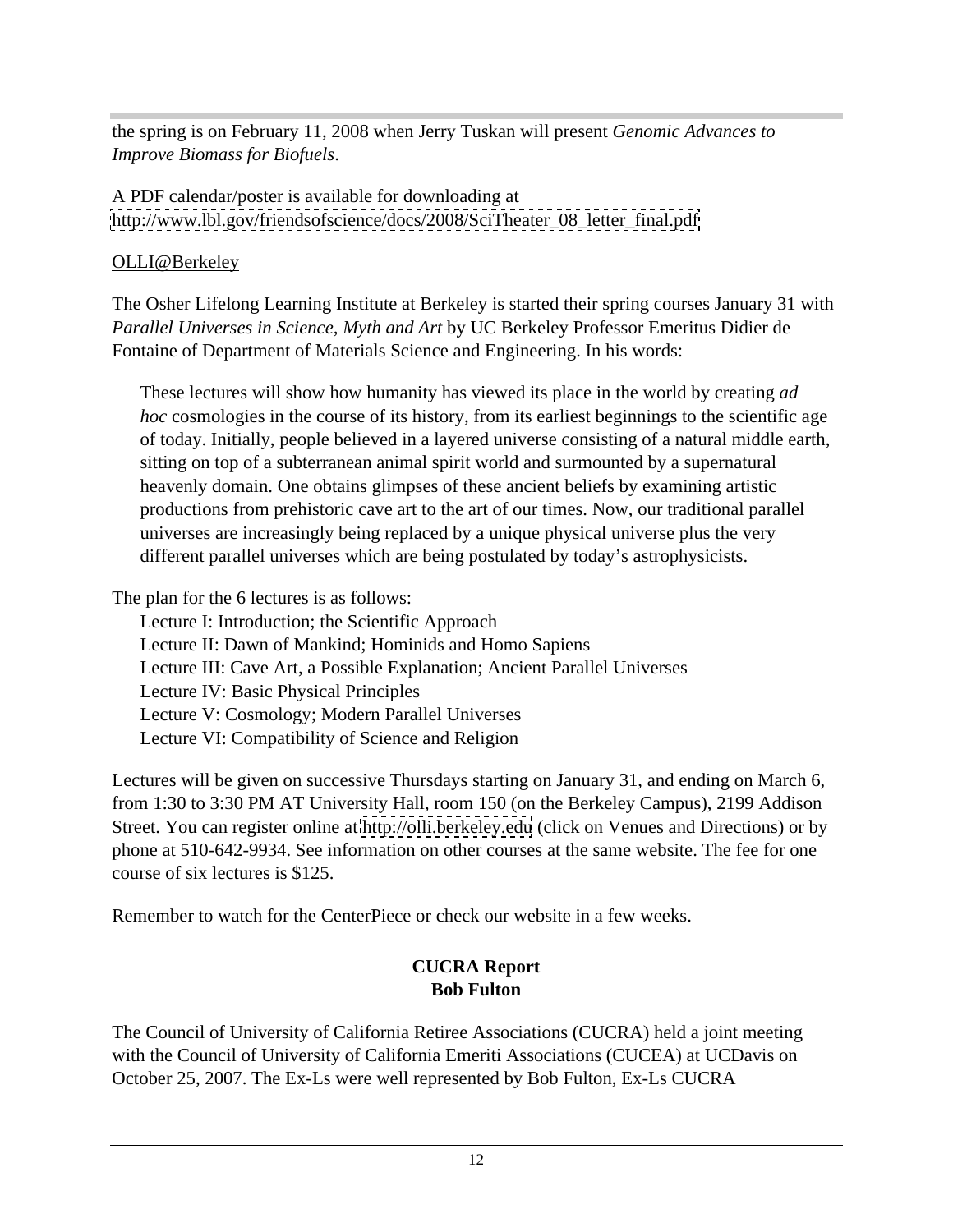Representative, Tom Beales, Ex-Ls Alternate CUCRA Representative, and Janice Dairiki, Ex-Ls President.

The CUCRA and CUCEA attendees were greeted by UCDavis Chancellor Larry Vanderhoef, who briefly talked about the preparations the campus is making for its centennial in 2008.

Several people from the UC Office of the President (UCOP) were on hand to bring us up to date on activities there that might affect retirees.

- UCRP investments total nearly \$48 billion, and exceeded their benchmarks in 2007; however the restarting of contributions to UCRP by active employees will still need to happen.
- The University Regents have hired consultants to review the UCOP operations. Some reservations were expressed at the meeting that the consultants may not fully understand the role UCOP plays in maintaining responsibility for retirees from all the campuses and laboratories, and that this could lead to recommendations for actions that might restrict UCOP's ability to adequately service retiree needs. The CUCRA Chair planned to prepare a letter to the Regents pointing out this potential problem.
- The health care plans were all put out to bid in 2007, resulting in the changes we saw in our Open Enrollment packages in November. These changes include the availability to retirees of the UC Vision plan starting in July. The plan will be optional and will carry a monthly fee.

In the weeks before the meeting several trial balloons had been sent up from Sacramento suggesting that the University might be "privatized." CUCRA and CUCEA participants did not seem to think that there was much possibility of this happening. With the recent news of the state's new budget woes, Your Representative hopes their confidence is not misplaced.

After lunch, CUCRA and CUCEA held separate business meetings. In our CUCRA meeting, minutes of the March 22, 2007 meeting were read and approved and the treasurer's report was given. The possibility of reducing the associations' dues to CUCRA was discussed and tabled until the next meeting in April. (There is still hope: Increased use of email and help from the campuses hosting the meetings has reduced CUCRA expenses.)

Jeff Garberson, LLNL CUCRA Representative, talked about how little information on the reorganization of LLNL management was getting to retirees there. He also said their retirees association is discussing how to include retirees from the new LLNL (who will not be part of UC) in the existing retirees association.

Dick Jensen, outgoing Chair, announced that the CUCRA and CUCEA Chairs will now be ex officio members of the UCRS Advisory Board. This may help bring retiree concerns to the attention of the Advisory Board earlier.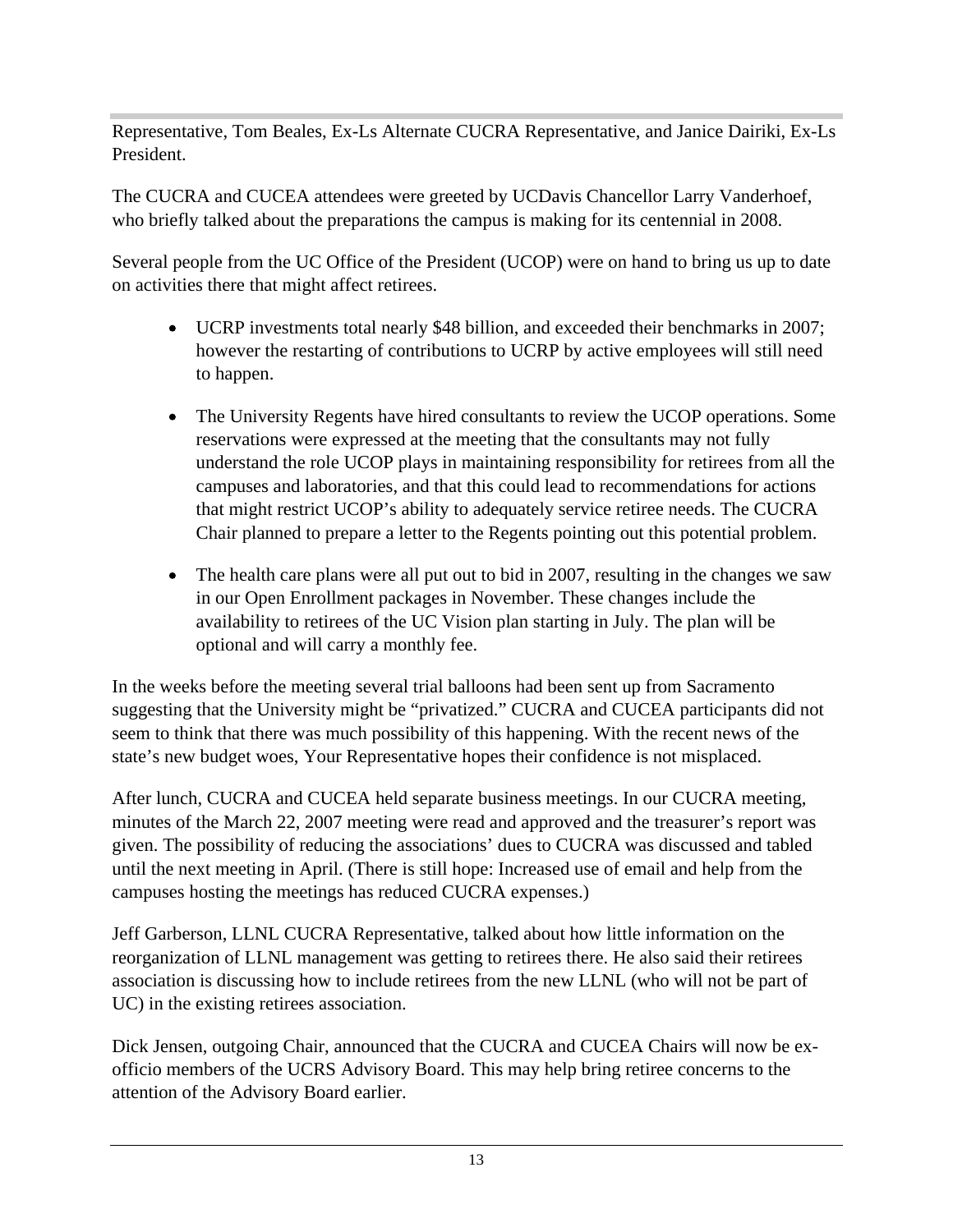New officers were elected for two-year terms and installed. Marian Gade of the UCBerkeley retiree association will be the new Chairperson.

#### **Gas Tips Forwarded by Vicky Jared (author unknown)**

I've been in petroleum pipeline business for about 31 years, currently working for the Kinder-Morgan Pipeline in San Jose, CA. We deliver about 4 million gallons in a 24-hour period from the pipeline; one day it's diesel, the next day it's jet fuel and gasoline. We have 34 storage tanks here with a total capacity of 16,800,000 gallons. Here are some tricks to help you get your money's worth.

1. Fill up your car or truck in the morning when the temperature is still cool. Remember that all service stations have their storage tanks buried below ground; and the colder the ground, the denser the gasoline. When it gets warmer gasoline expands, so if you're filling up in the afternoon or in the evening, what should be a gallon is not exactly a gallon. In the petroleum business, the specific gravity and temperature of the fuel (gasoline, diesel, jet fuel, ethanol and other petroleum products) are significant. Every truckload that we load is temperature-compensated so that the indicated gallonage is actually the amount pumped. A one-degree rise in temperature is a big deal for businesses, but service stations don't have temperature compensation at their pumps.

2. If a tanker truck is filling the station's tank at the time you want to buy gas, do not fill up; most likely dirt and sludge in the tank is being stirred up when gas is being delivered, and you might be transferring that dirt from the bottom of their tank into your car's tank.

3. Fill up when your gas tank is half-full (or half-empty), because the more gas you have in your tank the less air there is and gasoline evaporates rapidly, especially when it's warm. (Gasoline storage tanks have an internal floating 'roof' membrane to act as a barrier between the gas and the atmosphere, thereby minimizing evaporation.)

4. If you look at the trigger you'll see that it has three delivery settings: slow, medium and high. When you're filling, up do not squeeze the trigger of the nozzle to the high setting. You should be pumping at the slow setting, thereby minimizing vapors created while you are pumping. Hoses at the pump are corrugated; the corrugations act as a return path for vapor recovery from gas that already has been metered. If you are pumping at the high setting, the agitated gasoline contains more vapor, which is being sucked back into the underground tank so you're getting less gas for your money.

Hope this will help ease your 'pain at the pump'.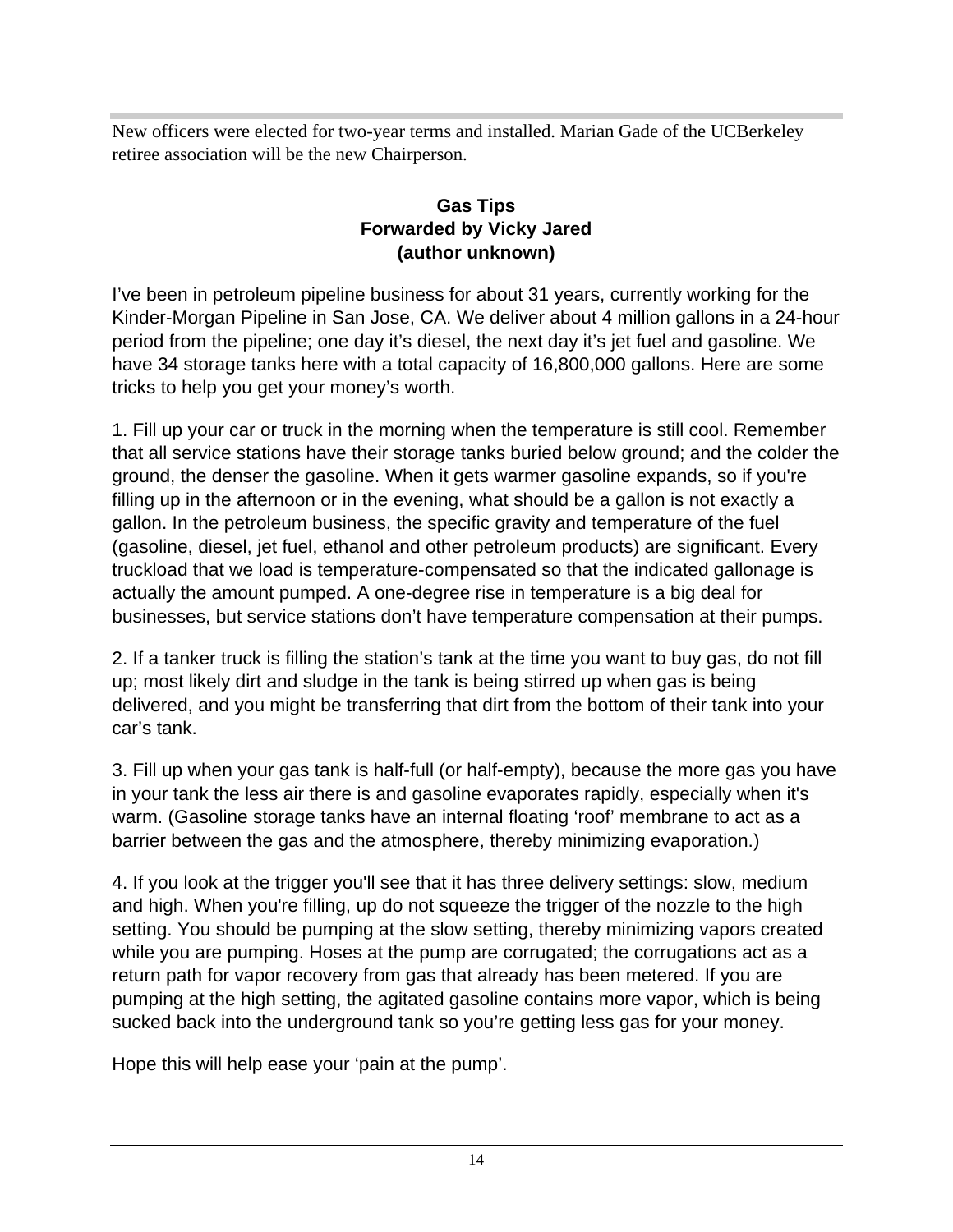#### **The Year in Review: EX-Ls Activities in 2007 Janis Dairiki**

- 1. Distribution of EX-Ls brochure to Benefits Office: 100 copies (additional 80 copies in 2006).
- 2. Sent annual letter to the Lab Director acknowledging Lab's support of the EX-Ls and listing the 2007 officers and recent activities and plans.
- 3. Alternated luncheons between Spenger's and the Berkeley Yacht Club (BYC); the latter is a new location.
- 4. Luncheon speakers and titles:
	- a. February: Rick Morrow, CalTrans, New East Span of Bay Bridge
	- b. May: Dale Hansen, USS Potomac
	- c. August: Bill Collins, LBNL, Global Warming: A Scientific Assessment of our Changing World
	- d. November: Don Grether, narrating the  $75<sup>th</sup>$  Anniversary DVD; and Steve Chu, New Initiatives for LBNL
- 5. Increased attendance at quarterly luncheons:
	- a. 96 in Feb 2007 (Spenger's) -- 70 in Feb 2006 (Spenger's)
	- b. 76 in May 2007 (BYC) -- 59 in May 2006 (Spenger's)
	- c. 98 in August 2007 (Spenger's) -- 94 in August 2006 (Spenger's)
	- d. 128 in Nov 2007 (BYC) 81 in November 20 06 (Spenger's)
- 6. Membership rose from  $\approx$  225 to 300 (33% increase), due, in large part, to:
	- a. Insert in UCB Retirement Center (UCBRC) April newsletter
	- b. Article in TaBL (Today at Berkeley Lab)
	- c. Inclusion of EX-Ls brochure in packages for potential retirees by Benefits
	- d. Arm twisting and concerted PR effort
- 7. Suzanne Stroh replaced Bud Larsh (after 11+ years) as Treasurer/Membership Chair.
- 8. Our annual donation (for 2006) went to the UCB Retirement Center.
- 9. Suzanne Stroh became our second representative (with Gene Binall) to the UCBRC Policy Board.
- 10. Andre Porter joined the Board as a liaison from UCBRC.
- 11. Joined the Association of Retirement Organizations in Higher Education (AROHE) and sent a delegate to the fall 2006 biennial conference.
- 12. First participation in the Lab's annual Wellness Fair (June 7); distributed brochures and John Kadyk's chocolate chip cookies!
- 13. Active representation at the Spring and Fall meetings of the Council of UC Retiree Associations (CUCRA).
- 14. Celebration of EX-Ls  $25<sup>th</sup>$  Anniversary at November luncheon.
- 15. Added new column to newsletter Keeping up with the Lab.
- 16. Interaction with LHS and project manager Ric Ambrose regarding renovation of the 37 inch cyclotron magnet; considering possible donation of 2007 funds.
- 17. Wrote letter of support to Director Chu for Helios and CRT (Computational Research and Theory) facilities
- 18. Review and updating of by-laws in progress.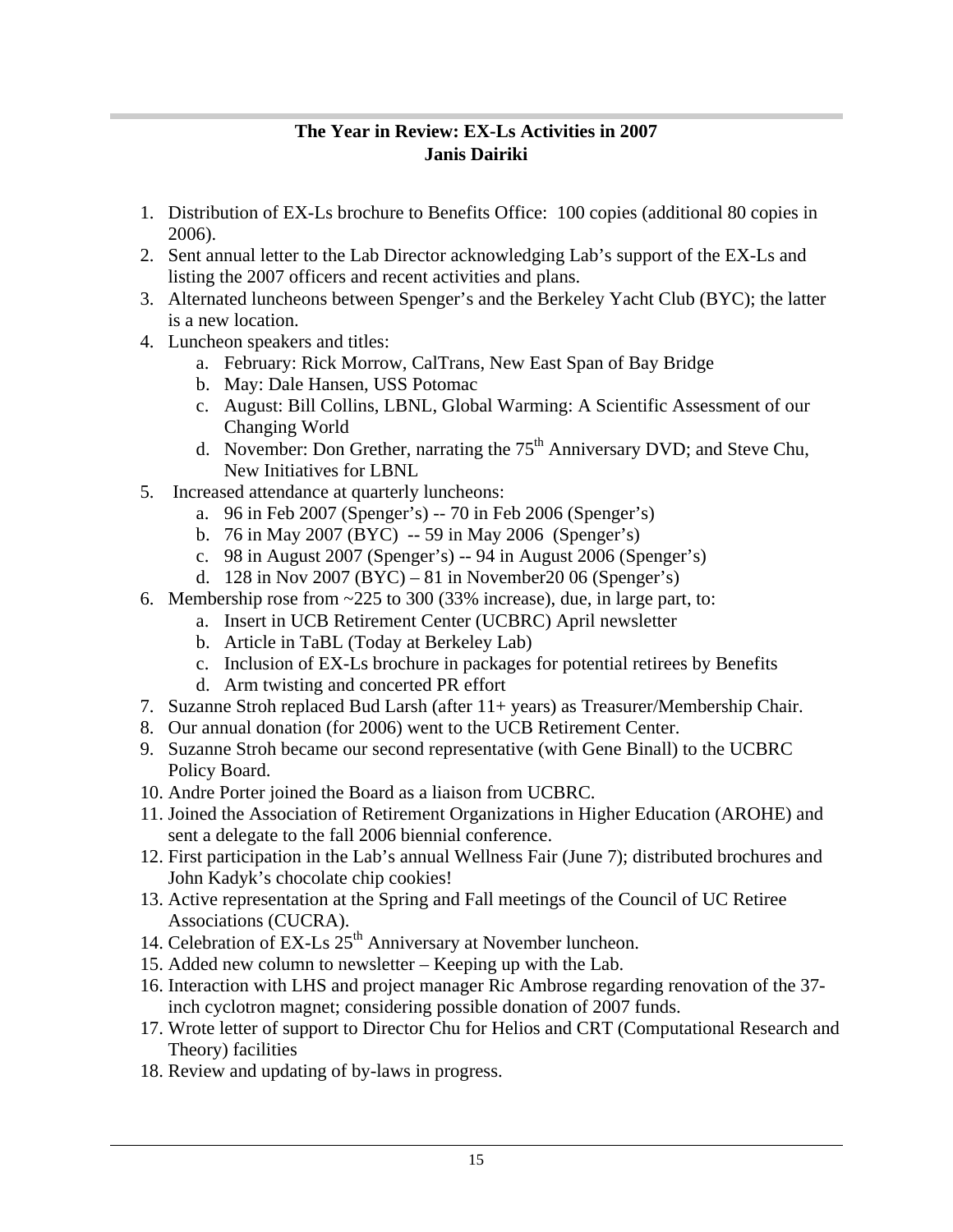#### **Archivist/Historian Wanted**

Now that we are 25 years old it seems reasonable that we start taking care of our history in a more organized way. Some of our illustrious past has been preserved in newsletters and Board reports of one kind and another, but they are scattered among several of the officers, and more may be available from individual members with a long history with the Ex-Ls. Are you a frustrated historian? Do you enjoy bringing order out of chaos? If so, please contact Janis Dairiki, Jose Alonso, or Suzanne Stroh.

There are also several other opportunities for volunteers within the Ex-Ls structure. Most of the "working" officers (as distinct from the purely political officers at the top of the list... $\circledcirc$ ) could use help from time to time, and we would all feel more comfortable if there were back-ups available who were familiar with the various operations. For example, the Treasurer has had to act as *de facto* Membership Chair for several years. None of the jobs are terribly onerous, but all have occasional deadlines, and knowing that help might be available would be useful. Appended below is a list of areas where help might be appreciated from time to time. Please contact the indicated person if you have an interest in any of these activities:

Secretary: Eleanor Dahl, 510-601-7276, pfdahl@aol.com Membership Chair: Suzanne Stroh, 510-524-1953, scstroh@gmail.comt Treasurer: Suzanne Stroh, 510-524-1953, scstroh@gmail.com Activities Chair/Luncheons: Vicky Jared, 925-228-2145, Jaredrv01@aol.com CUCRA Representative: Bob Fulton, 925-335-2393, r.fulton@sbcglobal.net or Tom Beales, 925-376-6212, tom.marcia@comcast.net UCBRC Representative: Gene Binnall, 510-234-8135, epbinnall@lbl.gov Webmaster/Listmaster: Dick Baker, 510-620-0448, xrobaker@comcast.net Newsletter: Dave Stevens, 510-524-2904, david stevens@comcast.net *or just in general to find out what we do*: Any board member (see list on back page)



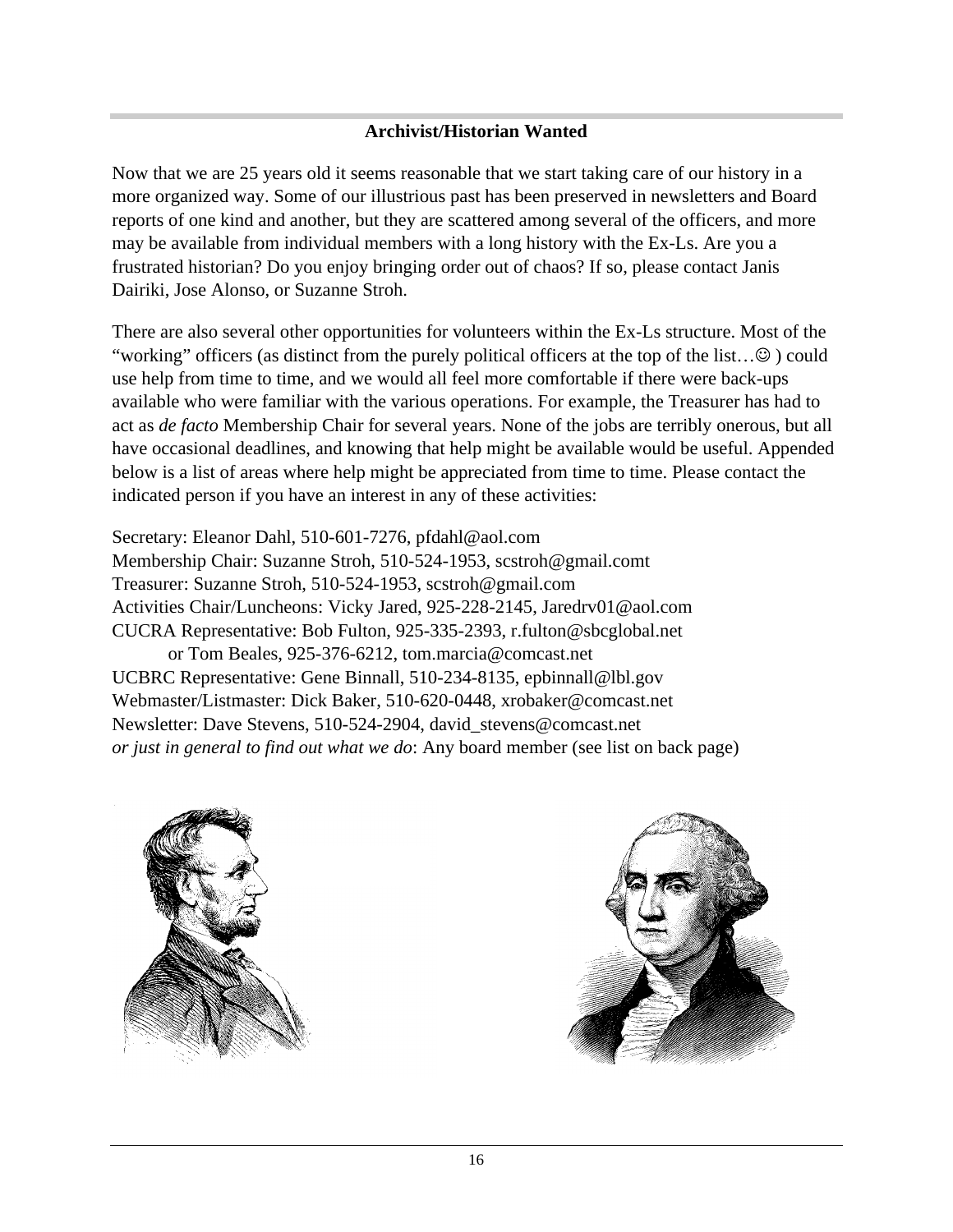| --------------------                                  |                        |  |
|-------------------------------------------------------|------------------------|--|
|                                                       |                        |  |
| SEE YOU AT THE FEBRUARY 21 LUNCHEON                   |                        |  |
| <b>To:</b> Vicky Jared                                |                        |  |
| 4849 John Muir Road                                   |                        |  |
| <b>Martinez, CA 94553</b>                             |                        |  |
| <b>Be sure to make reservations by February 18</b>    |                        |  |
| <b>From:</b>                                          |                        |  |
|                                                       |                        |  |
| I plan to attend the Ex-Ls luncheon<br>$>>$ \$25pp << | <b>PREPAID</b>         |  |
|                                                       |                        |  |
| I I will bring guest(s). Name(s) of guest(s):         |                        |  |
|                                                       |                        |  |
| Menu: Buffet: Advance choice not required             |                        |  |
|                                                       |                        |  |
| <b>I</b> Please make check payable to Ex-Ls           | <b>Total Enclosed:</b> |  |
|                                                       |                        |  |
|                                                       |                        |  |

**In Memoriam Service Construction Construction Construction Construction Construction Construction Construction Augustine Aitkens Eilen Doyle David Goldberg Roger G. Hughes Muriel Johnston Wendell Olson Ed Rieoux Ed Rieoux Ed Rieoux Ed Rieoux Ed Rieoux Ed Rieoux Ed Rieoux Edge Rieoux Edge Rieoux Edge Rieoux Edge Rieoux Edge Rieoux Edge Rieoux Edge Rieoux Edge Rieoux Edge Rieoux Edge Rieoux** 

**Welcome New Member**

**Ron Huesman**

**Reminder:** It is now (past) time for continuing members to pay their 2008 dues: still only \$12 a year. Please send your remittance to Suzanne Stroh, 560 Curtis St., Albany CA 94706, check payable to Ex-Ls. And if you are new to the Ex-Ls (i.e., not yet a member), all you need to do is send Suzanne your name, address, and telephone number; you may add your e-mail address and spouse's name, but they are not required. (However, unless you specify otherwise, they will appear in the roster when it comes out next fall.) **Continuing Members: If you haven't already done so, please renew your membership now.**